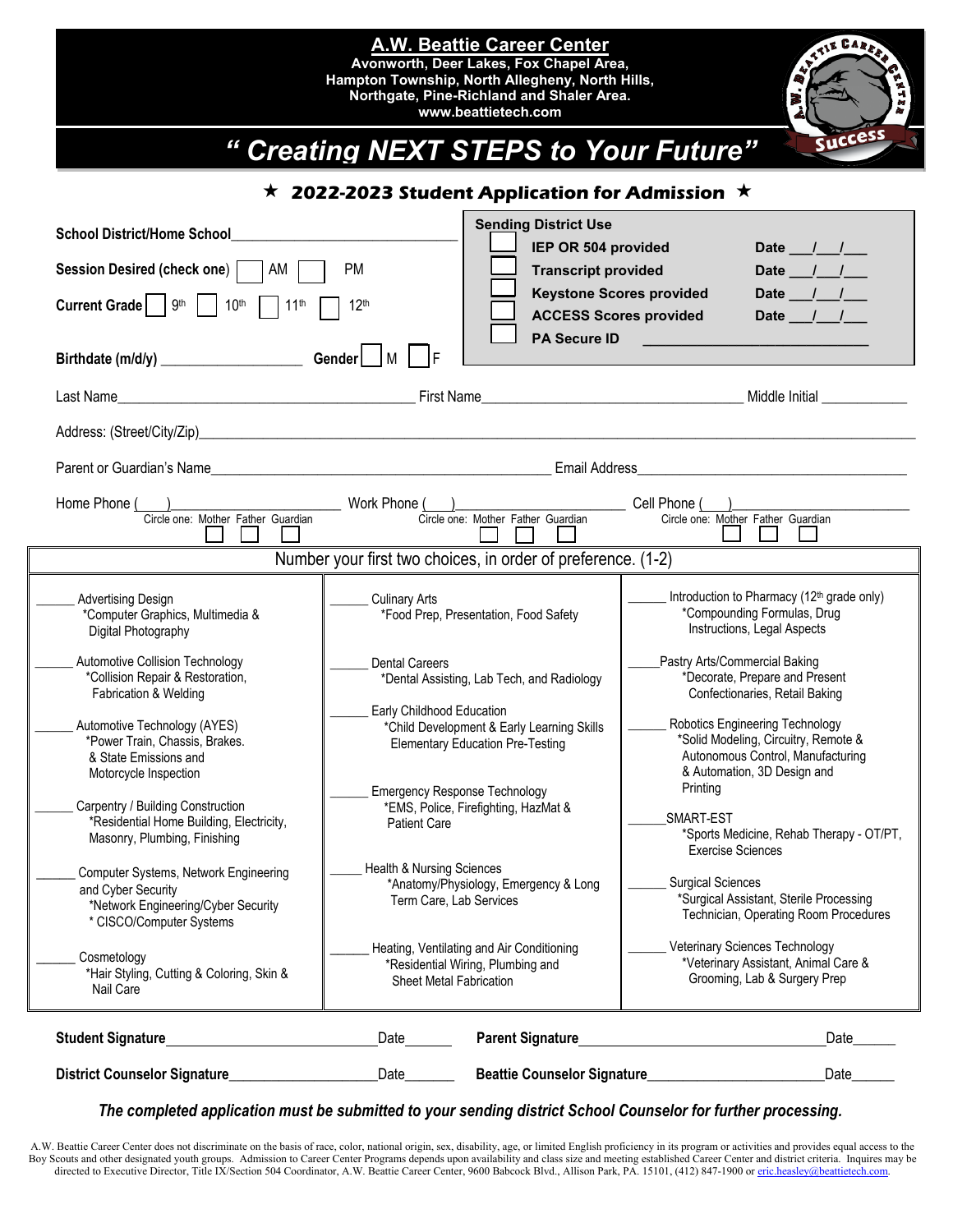Academic and Career Plan

- 1. Please list some interests that you have related to the program you wish to study at AWBCC.
- 2. Some of my current career pathway interest areas are:
- 3. Please list your most recent courses in the following subject areas:

| <b>Science</b> | <b>Math</b> | <b>English</b> | <b>Electives at the</b><br>district | <b>Technology</b><br>Courses |
|----------------|-------------|----------------|-------------------------------------|------------------------------|
|                |             |                |                                     |                              |
|                |             |                |                                     |                              |
|                |             |                |                                     |                              |
|                |             |                |                                     |                              |
|                |             |                |                                     |                              |

4. Please list three things that you can start to do during your time at AWBCC to prepare for your future:

5. My current post-secondary plans include (Check all that apply):

|  | 4-year college             |
|--|----------------------------|
|  | 2-year college/community   |
|  | college                    |
|  | <b>Technical School</b>    |
|  | Apprenticeship/trade union |
|  | Employment                 |
|  |                            |

6. Employers tell us that attendance is a critical part of success. How would you rate your attendance in high school?

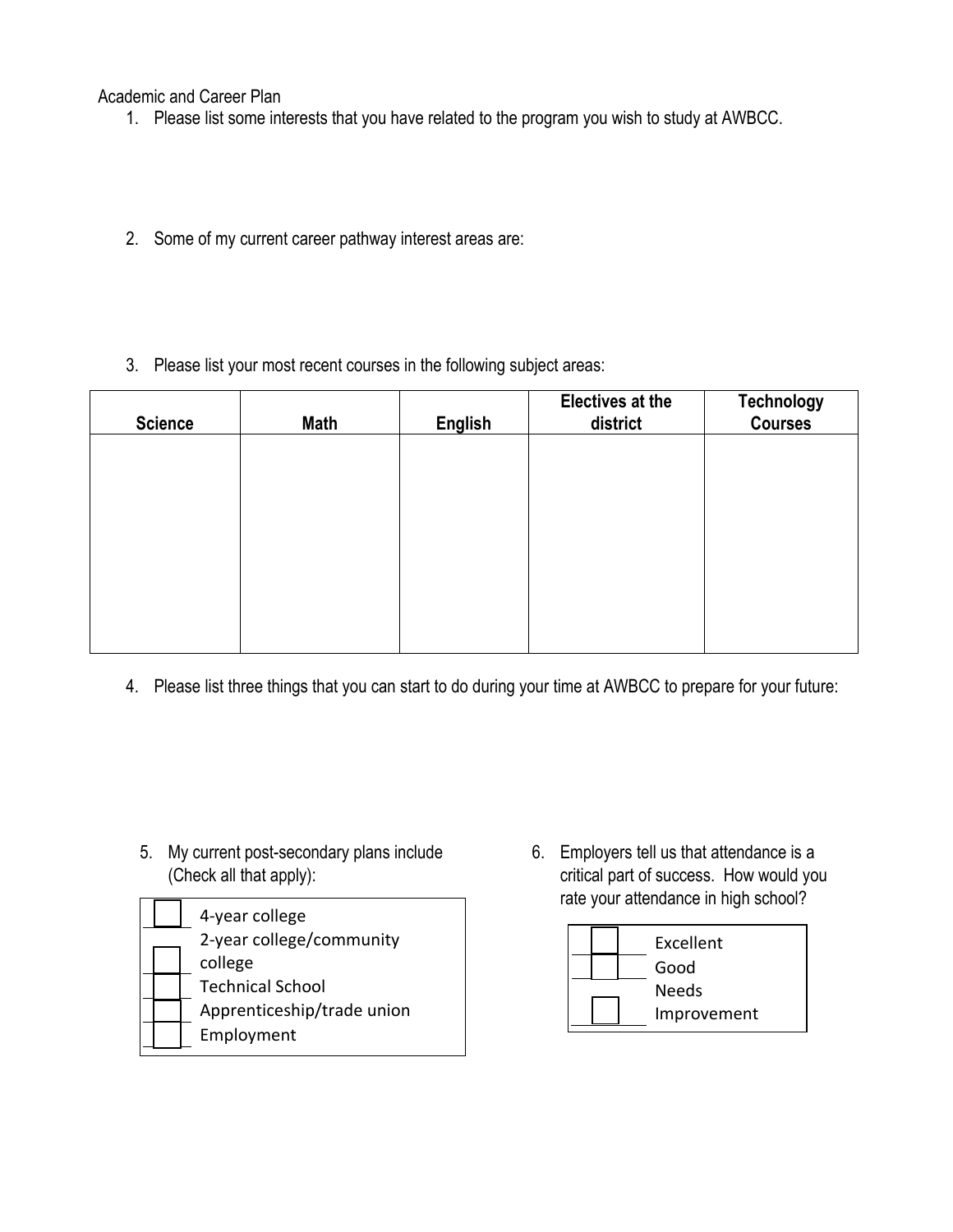



### We are S.T.E.A.M. - Science Technology Engineering Art Mathematics

### Architecture and Construction

**Carpentry/Building Construction……CIPs 46.0201 & 46.9999** Students will receive classroom and hands-on training in carpentry, masonry, plumbing, residential wiring, and blueprint reading, while also having the opportunity to build a modular home.

**Heating, Ventilating, and Air Conditioning………..CIP 47.0201** HVAC trains students with the necessary skills to become qualified technicians and mechanics. Students learn heating installation and service, air-conditioning, plumbing, electrical wiring, refrigeration and sheet metal fabrication.

### Arts, A/V Technology, & Communications

**Advertising Design……………………………………………CIP 50.0402** The Advertising Design program focuses on a wide variety of professional art-related fields including: Digital Graphic Design, Multimedia, Digital Photography, and Web Design. Students will use the latest in professional graphic design software to hone their creativity.

### Education

**Early Childhood Education………………………………..CIP 19.0708** Students learn about the physical, social, emotional, and intellectual aspects of early childhood development. In addition to a variety of classroom activities, qualified students apply their teaching skills in Beattie's onsite child care center.

### Engineering and Mechanical Technology

**Robotics Engineering Technology…………………..…CIP 15.0303** Students move through a series of introductory activities into advanced design using curriculum developed through the National Robotics Engineering Center. Due to the broad application of robotics, numerous employment opportunities exist locally and nationally.

# Health Science Technologies

**Dental Careers………………………………………………….CIP 51.0601** This program provides students with the necessary skills for employment in dental assisting and lab technician, among other opportunities within the dental industry. Students learn the latest techniques to prepare for their PA Dental Radiology Certification.

**Health and Nursing Sciences…………………………….CIP 51.9999** The core curriculum will prepare students for entry level positions such as medical assisting and nurse assisting. Students will gain valuable hands-on clinical experience in hospitals and nursing homes where they will practice and perfect their skills.

**Introduction to Pharmacy…………………………………CIP 51.9999** Students will learn compounding formulas and ratios, laws and regulations, and practice with industry equipment. The interactive training prepares students to test for the Pharmacy Technician certification. The program is limited to twelfth grade students.

**Sports Medicine-Rehab Therapy……………………….CIP 51.2604** This program is designed for students looking toward careers in the fields of physical therapy, occupational therapy, physical rehabilitation, exercise physiology, and sports medicine. The program provides a knowledge base that a student may build upon with a post-secondary degree or advanced certification.

**Surgical Sciences……………………………………………… CIP 51.0909** This program will provide the opportunity for students to explore a variety of duties related to the procedures, tools, and equipment required within a hospital operating room setting. Students will learn skills needed for infection control and central sterile processing of equipment. Students will gain a solid foundation for their college and career pathway.

**Veterinary Sciences Technology……………………….CIP 01.8301** Students enrolled in the Veterinary Assistant program will learn a wide variety of care and management techniques including examination room procedures, surgical assisting, pet first aid, and small animal nursing. They will gain a solid foundation of skills for an entry level position or to begin their pursuit of a post-secondary degree.